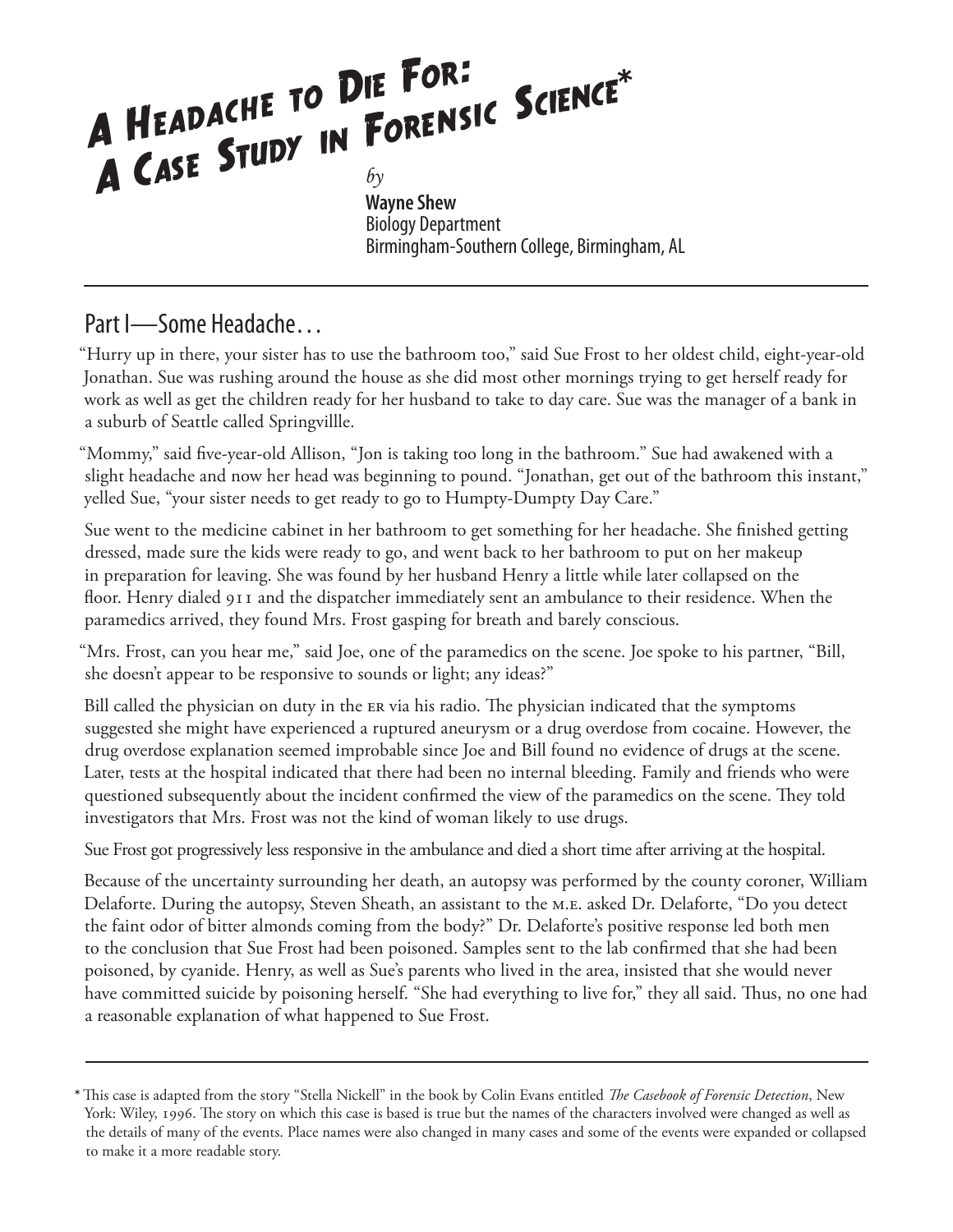"How had she ingested the cyanide?" This was the question asked by the M.E. to his staff and the members of Sue's family. Numerous possibilities were considered, from accidental ingestion of rat poison all the way to eating peach pits thinking they were almonds. After numerous failures to come up with a plausible solution it was decided that any over-the-counter medications that Mrs. Frost might have taken should be examined. Bingo! It turned out that the Extra-Strength Excedrin® pain reliever capsules she had taken for her headache earlier that morning were the source of the cyanide. A follow-up test confirmed that some of the capsules remaining in the bottle found in her medicine chest contained cyanide.

About four days later, Bristol-Myers, the manufacturer of Excedrin, contacted retail stores across the country and asked them to remove all bottles of Extra-Strength Excedrin from their shelves. In the interim, the local police had discovered two other bottles of cyanide-laced Excedrin, one in Springville and one in an adjoining suburb called Auburn Hills.

The case was quickly turned over to the FBI, which has jurisdiction over all cases involving product tampering. fbi investigators began their investigation assuming that the killer might be a political terrorist or perhaps a recently fired employee of Bristol-Myers. These suspicions faded when no one called to either take responsibility or issue demands from the company.

A break in the case occurred when the FBI received a call from the Seattle police about a woman who identified herself as Mrs. Stella Penny. Mrs. Penny had told the police the following story. "I heard about the Sue Frost cyanide poisoning on the local news and began to wonder if perhaps that is what happened to my husband Bart. He died suddenly 10 days before Mrs. Frost died and he too had taken Extra-Strength Excedrin capsules on the morning of his death. He regularly took pain relievers to help alleviate his persistent arthritis pain. Initially, I didn't think anything about it because he had respiratory problems so I assumed that he died from some complication resulting from his respiratory ailment. Later I began to wonder, could there be a connection between the two cases?"

#### *Questions*

Questions 1–5 will require some research on your part to answer. Questions 6–8 should be answered based upon your knowledge of crime scene investigation and autopsy procedures.

- . Why does the fbi have jurisdiction over the Sue Frost poisoning case?
- 2. When did product tampering become a crime handled by the FBI?
- 3. Which previous case led to product tampering becoming a crime that falls under FBI jurisdiction?
- 4. Where did this case (referred to in Question 3) of product tampering occur?
- . Who was ultimately convicted of the crime referred to in Question ?
- . What should be the next step(s) in the investigation of the case called "A Headache to Die For?"
- 7. Why would the death certificate for Stella Penny's husband, Bart, not have shown cyanide poisoning as the cause of death?
- . Why was it important for the fbi agents to determine if there was a possible connection between Sue Frost, a banker, and Bart Penny, a construction worker?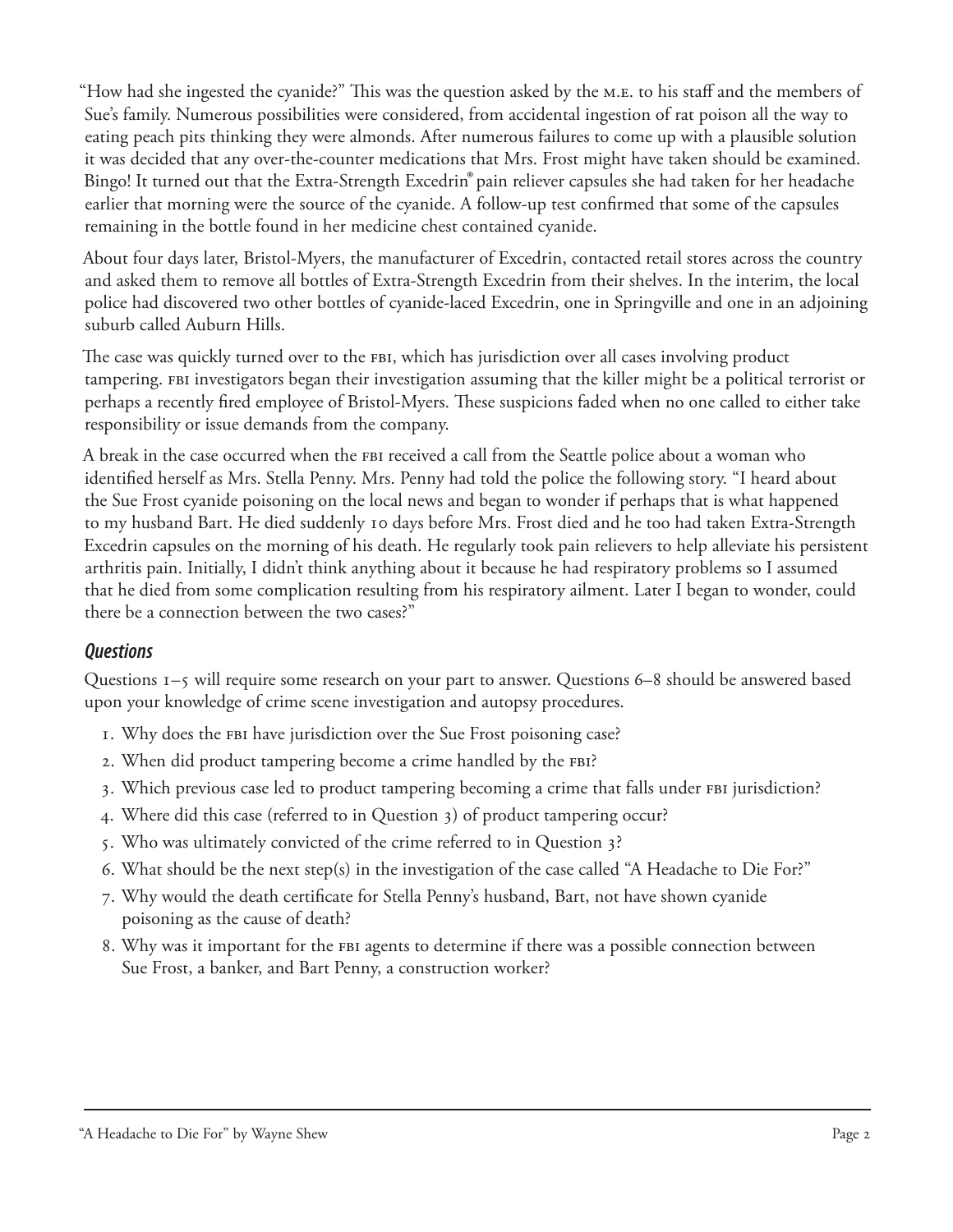## **Part II—A Suspect**

A chemist in the fbi lab examined all of the tainted capsules that had been recovered so far and found something unusual; all of them contained particles of an algicide used in home fish tanks. The brand name of the algicide was even determined—Algae Destroyer™.

The  $FDA$  examined more than 740,000 capsules of the Extra-Strength Excedrin that had been sold in the Pacific Northwest and Alaska, and found only five bottles to be contaminated. Two of these five bottles had been recovered from Stella Penny's home. When asked about the bottles of Excedrin, Stella indicated that she had purchased them on different days from different stores.

The FBI's investigation included the questioning of neighbors and fellow employees of Stella Penny. All reported her to be a good neighbor and employee and indicated that she and her husband seemed to be happy. She was a grandmother with two daughters and was reported to have been devastated by her husband's death; she was described as inconsolable by some of her friends. However, the FBI soon began to consider Stella as a suspect in the case, not a victim of an unfortunate accident. As part of their investigation they also discovered a fish tank in Stella Penny's home.

#### *Questions*

- $I.$  Why was it considered unusual or peculiar to find that all capsules containing cyanide also contained an algicide?
- . How could the algicide (which is sold in a pellet form) and the cyanide wind up in the same capsule?
- 3. Why did the FBI think it was odd for Stella to have two contaminated bottles of Excedrin in her home?
- 4. Which factors led the FBI to begin considering Stella more as a suspect than a grieving widow?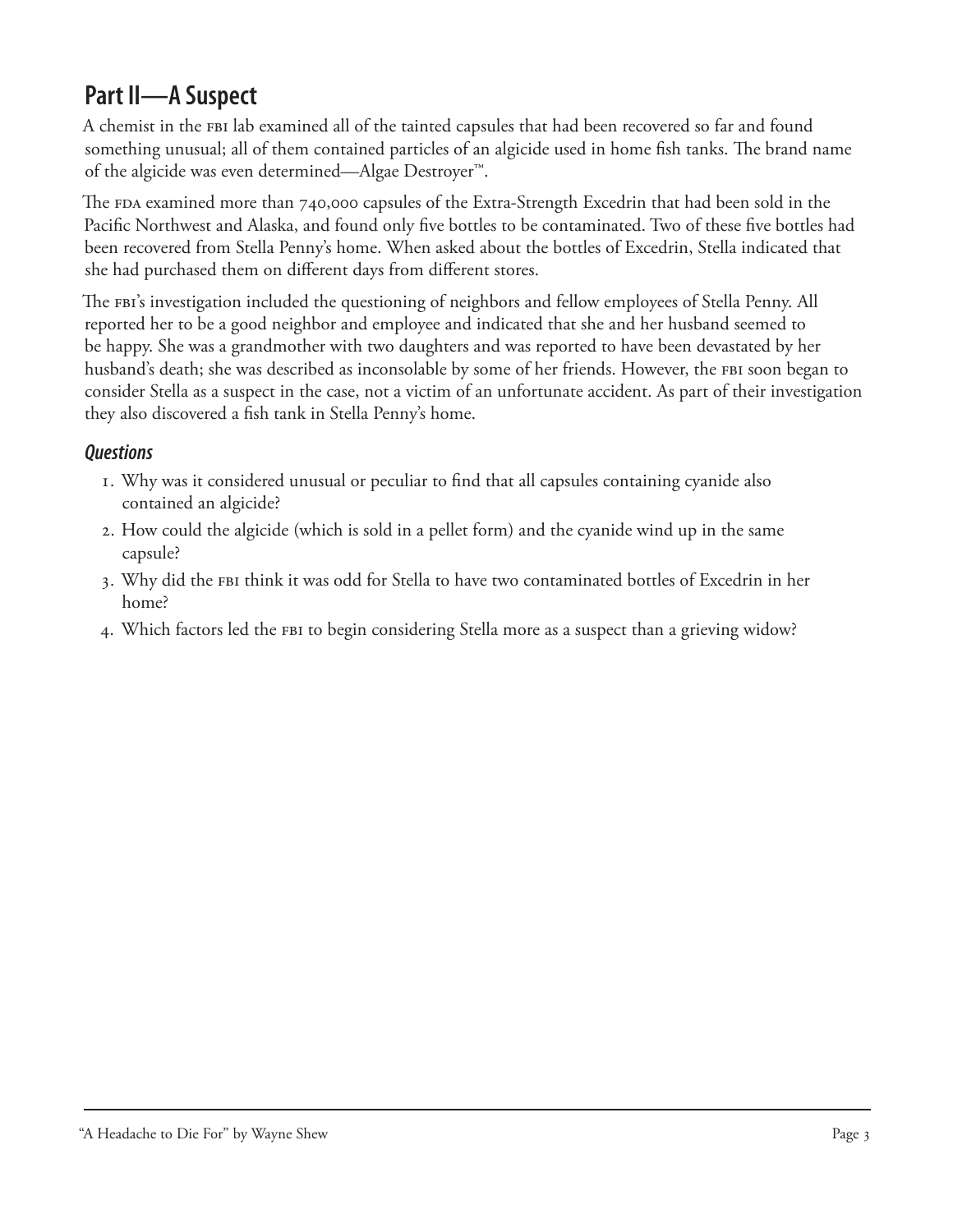## **Part III—The Case Begins to Unfold**

fbi agents canvassed the local pet stores and found one that had a store clerk who remembered Mrs. Penny coming in to purchase some of the Algae Destroyer algicide from him. The store clerk unhesitatingly identified a picture of Mrs. Penny when shown a collection of photos of middle-aged women. He said he distinctly remembered her because she had a small bell attached to her purse that jingled as she walked around the store. He reported to investigators thinking at the time, "What a ding-a-ling, to walk around with a jingling bell attached to your purse."

The suspicions of possible involvement of Stella Penny in the death of her husband grew as the FBI did more background checks on her. It was discovered that Mrs. Penny had been convicted of check fraud, forgery, and child abuse while living in California in the late 60's and early 70's. She was no longer in trouble with the law but it was discovered that she and her husband had been in significant debt and that the bank was moving to foreclose on their home at the time of Bart's death. Being broke or living close to bankruptcy seemed to be the normal mode of existence for the Pennys.

However, investigators found that Stella had somehow managed to find the money to increase the insurance coverage on Bart's life. As a state employee, Bart had a  $\frac{1}{2}$ ,000 life insurance policy with an additional , of coverage should death result from an accident. Stella had increased the value of the policy with an additional \$40,000 of accidental death coverage. Thus she stood to receive  $$176,000$  if Bart should die accidentally.

The FBI also learned that Stella had called the doctor who had signed the death certificate to ask if he was positive that her husband had died from emphysema, the cause listed, or if he could have been mistaken in his findings.

#### *Questions*

- . Why did the fbi do a background check on Mrs. Penny?
- 2. Was any of the evidence gathered by the FBI sufficient to arrest Mrs. Penny for murder? Why or why not?
- 3. Why would Stella call the doctor who signed her husband's death certificate asking if he was sure he made the right call?
- . What would you suggest as the next step(s) in the investigation?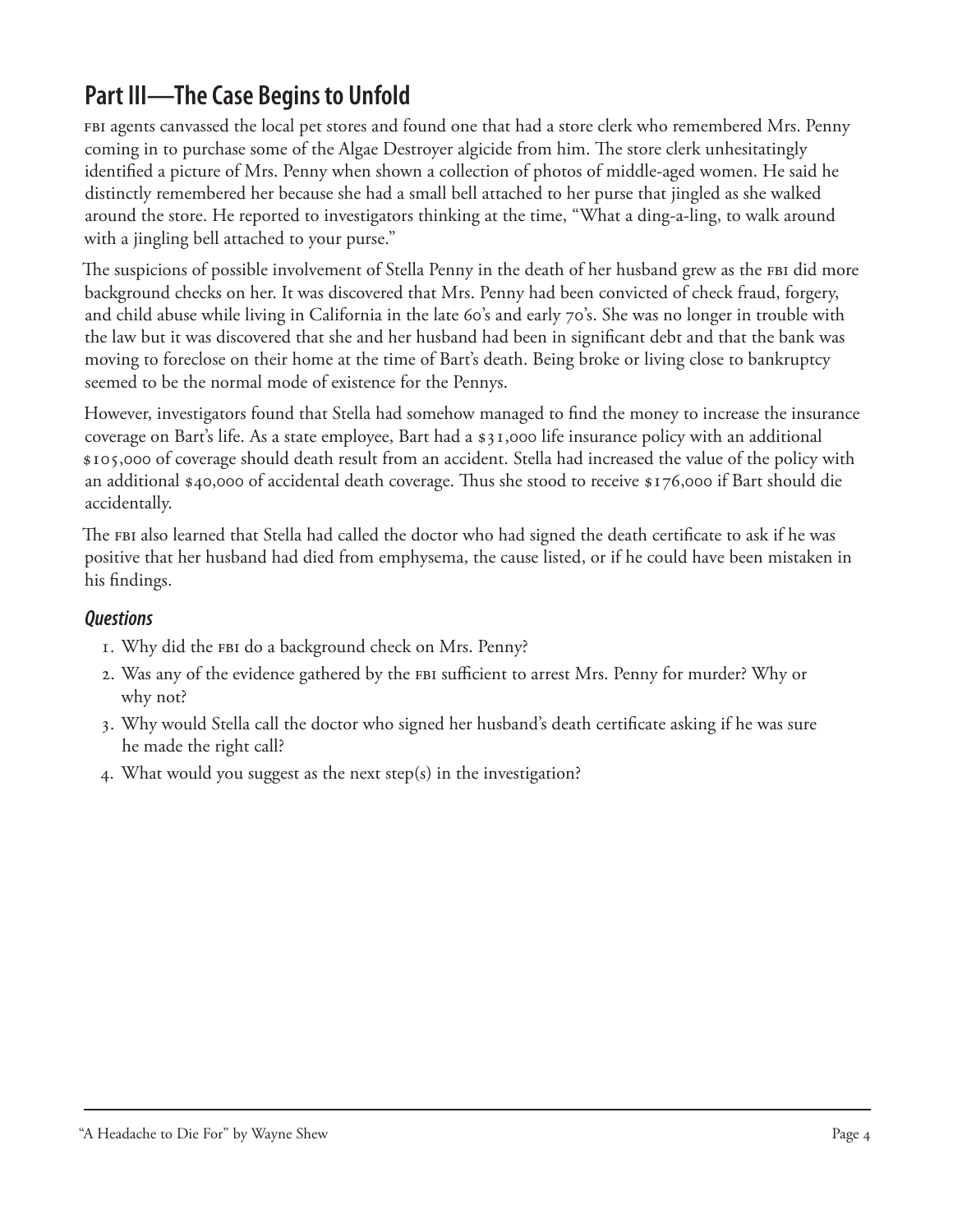## **Part IV—Daughter Talks**

Stella was brought in for questioning some five months after the start of the investigation of Sue Frost's death. Mrs. Penny agreed to take a lie detector test during questioning to prove her innocence. When she took the test several days later and was asked, "Did you lace the capsules with cyanide," she responded emphatically, "No!" The polygraph indicated that she lied. She stopped answering questions at that point and requested a lawyer.

The real break in the case came when Stella's own daughter, Regina Hicks, told the FBI agents that her mother had often talked about killing Bart, even the possibility of hiring a hit man to do the killing. She also mentioned to her daughter the possible use of cyanide to murder her husband. Regina informed the agents that her mother had researched the effects of cyanide on humans at various libraries.

#### *Questions*

- . What should the agents do to get additional evidence to indict Mrs. Penny? (Hint: think about what the daughter told the FBI agents that her mother told her she had done.)
- . Speculate on why her daughter did not say anything to the police initially but later contacted them and informed them of her mother's desire to see her husband dead.